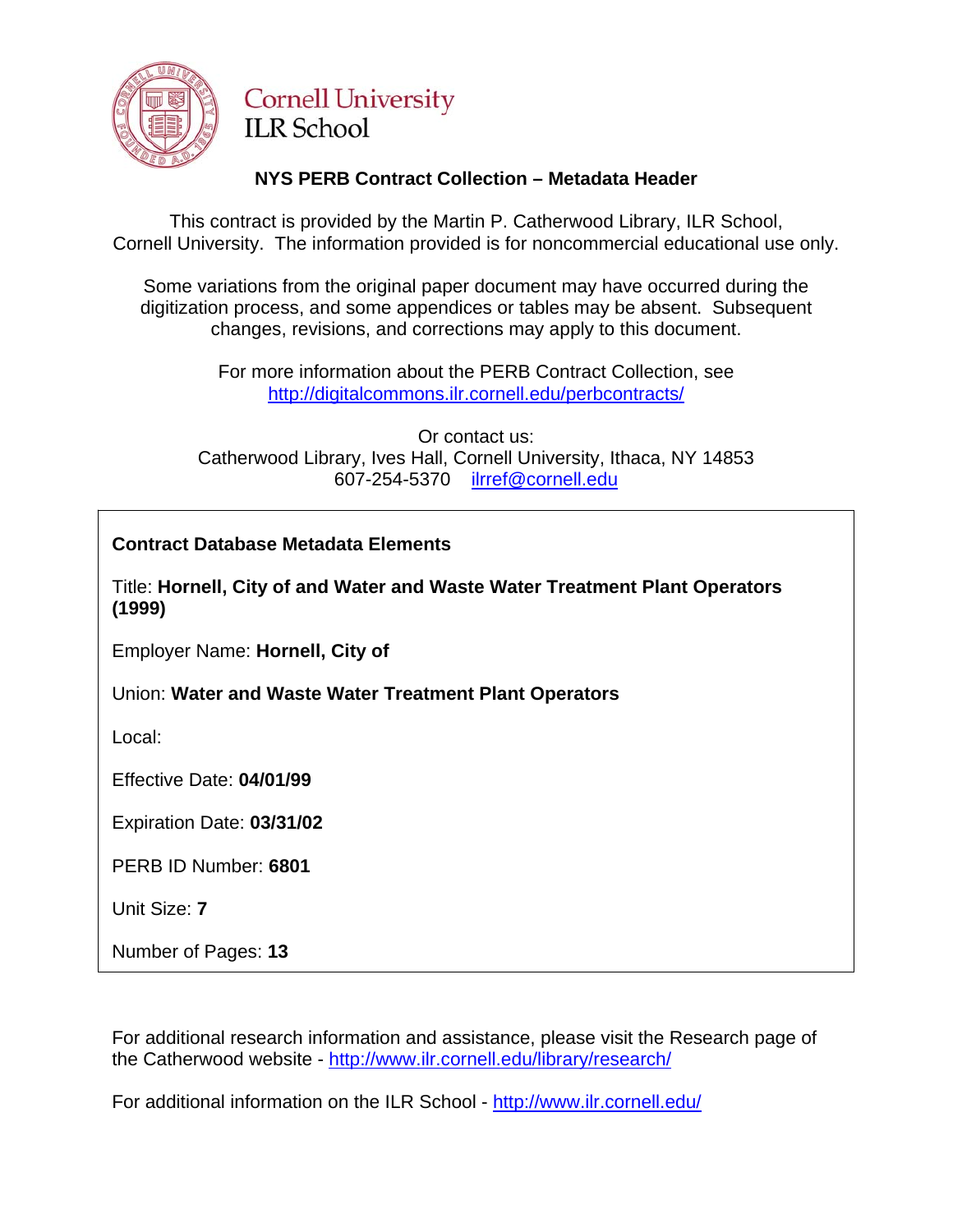# 6801 03312002

Hornell, City Of And Water & Ww<br>Treatmnt Plant Operators (2009)<br>Treatmnt Plant Operators Treatmnt Plant Operators



AGREEMENT BETWEEN

# THE CITY OF HORNELL, NEW YORK

AND

# WATER AND WASTE WATER TREATMENT PLANT OPERATORS

APRIL 1<sup>ST</sup>, 1999 TO MARCH 31<sup>ST</sup>, 2002

CITY OF HORNELL, NEW YORK

BOARD OF PUBLIC WORKS

NYS PUBUC EMPLOYMENT RElATIONS BOARD RECEIVED

SEP 2:5 2000

# **CONCILIATION**

SHAWN D. HOGAN, MAYOR

WILLllAM JACKSON, COMMISSIONER MICHAEL FUCCI, COMMISSIONER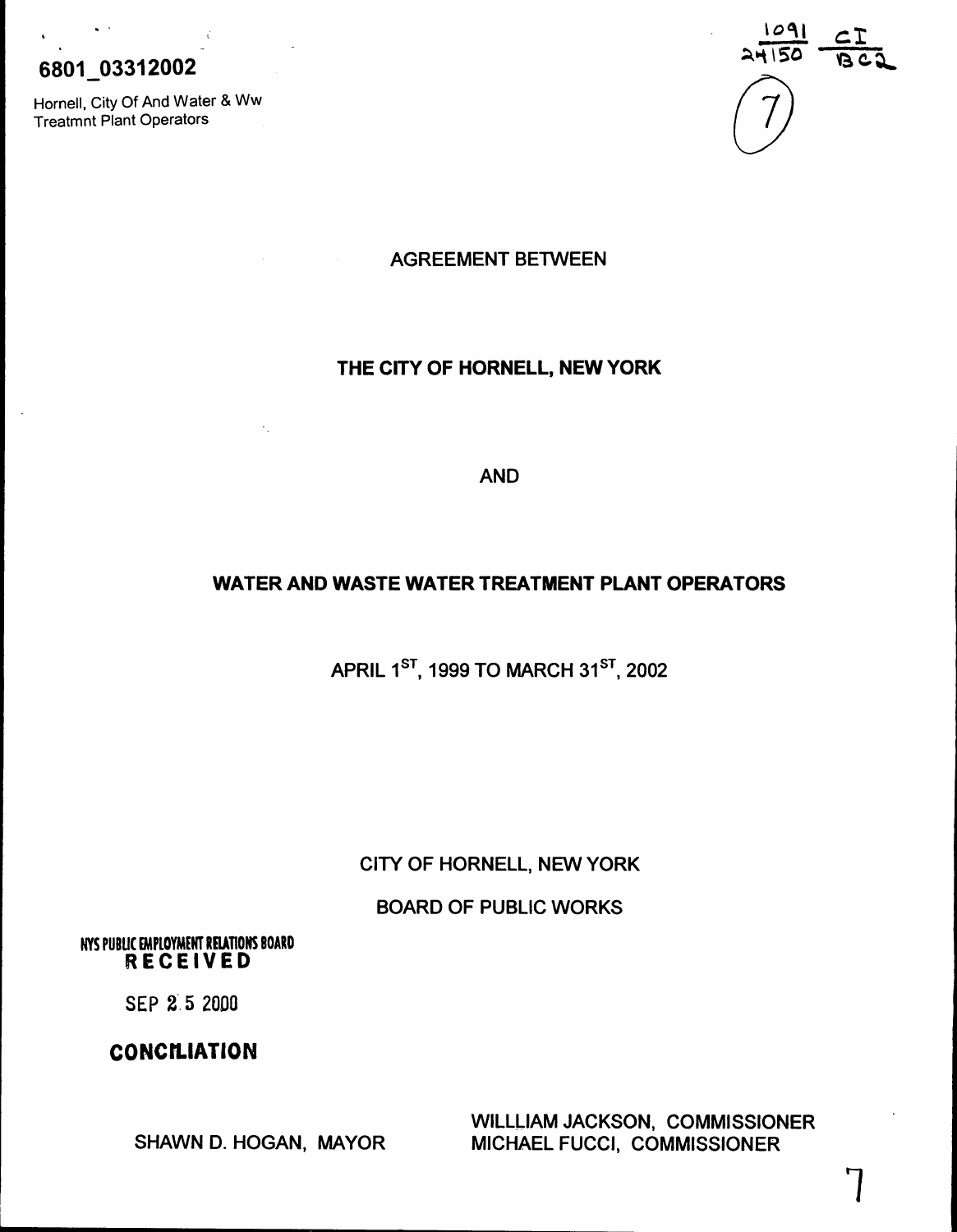# INDEX

 $\ddot{\phantom{0}}$ 

 $\sim$ 

 $\mathcal{A}$ 

 $\overline{a}$ 

 $\bullet$ 

| 1.                   | <b>AGREEMENT</b>    |                                                                                    |              | 1<br>$\overline{\mathbf{c}}$               |
|----------------------|---------------------|------------------------------------------------------------------------------------|--------------|--------------------------------------------|
| 2.                   | <b>DEFINITIONS</b>  | Recognition                                                                        | Section 101  |                                            |
| 3.                   | <b>ARTICLE I</b>    | <b>Duration of Agreement</b>                                                       | Section 201  |                                            |
| 4.                   | <b>ARTICLE II</b>   | <b>Affirmation No Strike</b>                                                       | Section 301  | $\begin{array}{c} 3 \\ 3 \\ 3 \end{array}$ |
| 5.                   | <b>ARTICLE III</b>  | <b>Legislative Action</b>                                                          | Section 302  |                                            |
| $\pmb{\mathfrak{t}}$ |                     |                                                                                    | Section 401  | 3,4                                        |
| 6.                   | <b>ARTICLE IV</b>   | <b>Association Rights</b>                                                          | Section 402  | 4                                          |
|                      |                     | <b>City Rights</b>                                                                 | Section 501  | 4                                          |
| 7.                   | <b>ARTICLE V</b>    | <b>Responsibilities</b>                                                            | Section 502  | $\overline{\mathbf{4}}$                    |
|                      |                     | <b>Work Rules and Regulations</b><br><b>GRIEVANCE &amp; ARBITRATION PROCEDURES</b> |              |                                            |
| 8.                   | <b>ARTICLE VI</b>   |                                                                                    | Section 601  | 4                                          |
|                      |                     | <b>Purpose</b>                                                                     | Section 602  | 4,5                                        |
|                      |                     | Procedure                                                                          |              | 4                                          |
|                      |                     | Step 1.                                                                            |              | 5                                          |
|                      |                     | Step 2.                                                                            |              | 5                                          |
|                      |                     | Step 3.<br>Step 4. A, B, C, D, E, F, G, H                                          |              | 5,6                                        |
|                      |                     |                                                                                    | Section 603  | 6                                          |
|                      |                     | <b>Extension</b><br><b>EMPLOYEE BENEFITS</b>                                       |              |                                            |
| 9.                   | <b>ARTICLE VII</b>  |                                                                                    | Section 701  | 6                                          |
|                      |                     | Seniority<br><b>Personal Leave</b>                                                 | Section 702  | 6                                          |
|                      |                     | <b>Emergency Leave</b>                                                             | Section 703  | 6                                          |
|                      |                     | Holidays                                                                           | Section 704  | 6                                          |
|                      |                     | <b>Holiday Pay</b>                                                                 | Section 704A | 7                                          |
|                      |                     | <b>Comp Time</b>                                                                   | 704B         | 7                                          |
|                      |                     | <b>Rate Per Pay</b>                                                                | Section 705  | 7                                          |
|                      |                     | <b>Vacations</b>                                                                   | Section 706  | $\overline{\mathbf{7}}$                    |
|                      |                     | <b>Sick Leave</b>                                                                  | Section 707  | 7,8                                        |
|                      |                     | <b>Health Plan</b>                                                                 | Section 708  | 8                                          |
|                      |                     | Overtime                                                                           | Section 709  | 8                                          |
|                      |                     | $\prime$<br><b>Salaries</b>                                                        | Section 710  | 8                                          |
|                      |                     | <b>Method of Payment</b>                                                           | Section 711  | 9                                          |
|                      |                     | Longevity                                                                          | Section 712  | 9                                          |
|                      |                     | Retirement                                                                         | Section 713  | 9                                          |
|                      |                     | <b>Retirement Incentive</b>                                                        | 713A         | $\boldsymbol{9}$                           |
|                      |                     | <b>Personal Property Loss</b>                                                      | Section 714  | $\boldsymbol{9}$                           |
|                      |                     | Safety                                                                             | Section 715  | 9                                          |
|                      |                     | <b>Education</b>                                                                   | Section 716  | 9,10                                       |
|                      |                     | Mileage                                                                            | Section 717  | 9                                          |
| 10.                  | <b>ARTICLE VIII</b> | <b>Savings Clause</b>                                                              |              |                                            |
|                      |                     | Contrary to Law                                                                    | Section 801  | 10                                         |
| 11.                  | <b>ARTICLE IX</b>   | <b>Future Negotiations</b>                                                         |              |                                            |
|                      |                     | <b>Notice</b>                                                                      | Section 901  | 10                                         |
|                      |                     | <b>Residency Requirement</b>                                                       | Section 902  | 10                                         |
| 12.                  | <b>ARTICLE X</b>    | <b>Method for Modification</b>                                                     | Section 1001 | 11                                         |
|                      |                     | <b>Closing Clause</b>                                                              | Section 1101 | 11                                         |
| 13.                  | <b>APPENDIX C</b>   | <b>Uniform Allowance</b>                                                           |              | 11                                         |
|                      | <b>APPENDIX D</b>   | <b>Assistance Chief Operator Stipend</b>                                           |              | 11                                         |
|                      |                     |                                                                                    |              |                                            |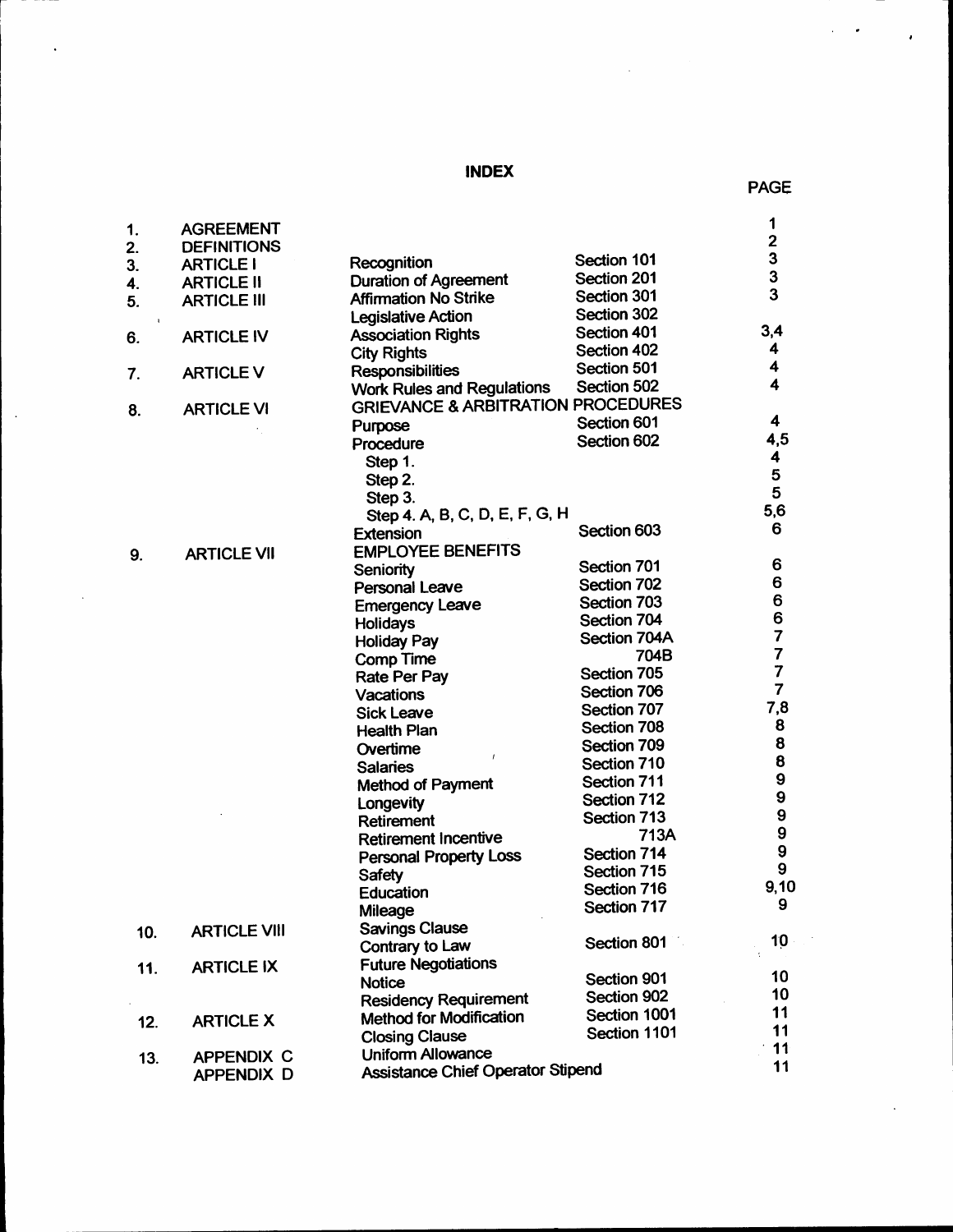# **AGREEMENT**

Agreement made this 1<sup>st</sup> day of April, 1999,

By and between the City of Hornell, New York, hereinafter designated the Employer or governing body, and the Water and WasteWater Treatment Plant Operators, hereinafter designated as the "Association".

Whereas, the parties hereto desire to promote harmonious and cooperative relationship between them,

Now, therefore, in consideration of the mutual agreements, terms and conditions herein contained between the parties and pursuant to the Taylor Law and other applicable laws of the State of New York, the parties hereto do each agree with the . other as follows: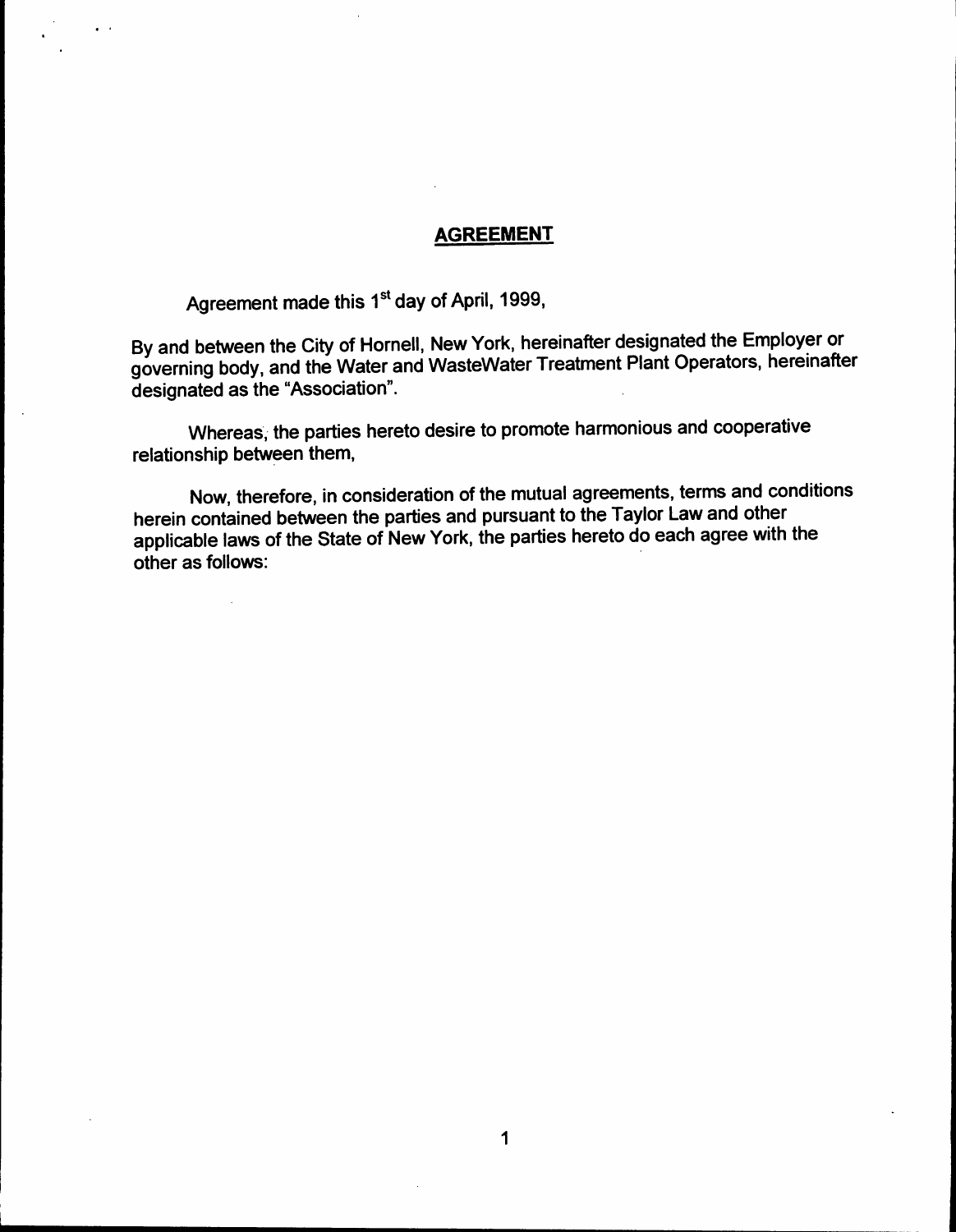# **DEFINITIONS**

 $\ddot{\phantom{a}}$ 

| 1. ASSOCIATION                                                       | Means the recognized employee organization<br>for the Water and Waste Water Treatment<br><b>Plant Operators.</b>                                                                                 |
|----------------------------------------------------------------------|--------------------------------------------------------------------------------------------------------------------------------------------------------------------------------------------------|
| 2. WATER & WASTE<br><b>WATER TREATMENT</b><br><b>PLANT OPERATORS</b> | Includes employees under the supervision and<br>control of the Board of Public Works for the<br>City of Hornell.                                                                                 |
| 3. EMPLOYEES                                                         | Means individuals employed by the Board of<br>Public Works, excluding the Superintendent of<br>Public Works, the General Foreman, and any<br>positions designated as managerial<br>confidential. |
| 4. CITY                                                              | Shall mean the City of Hornell.                                                                                                                                                                  |
| 5. EMPLOYER                                                          | Shall mean the City of Hornell, New York<br>and/or any part of the management thereof.                                                                                                           |
| <b>6. GRIEVANCE</b>                                                  | Shall mean any dispute between the<br>Association and/or individual employee and the<br>City with respect only to the meaning or<br>interpretation of provision(s) of this agreement.            |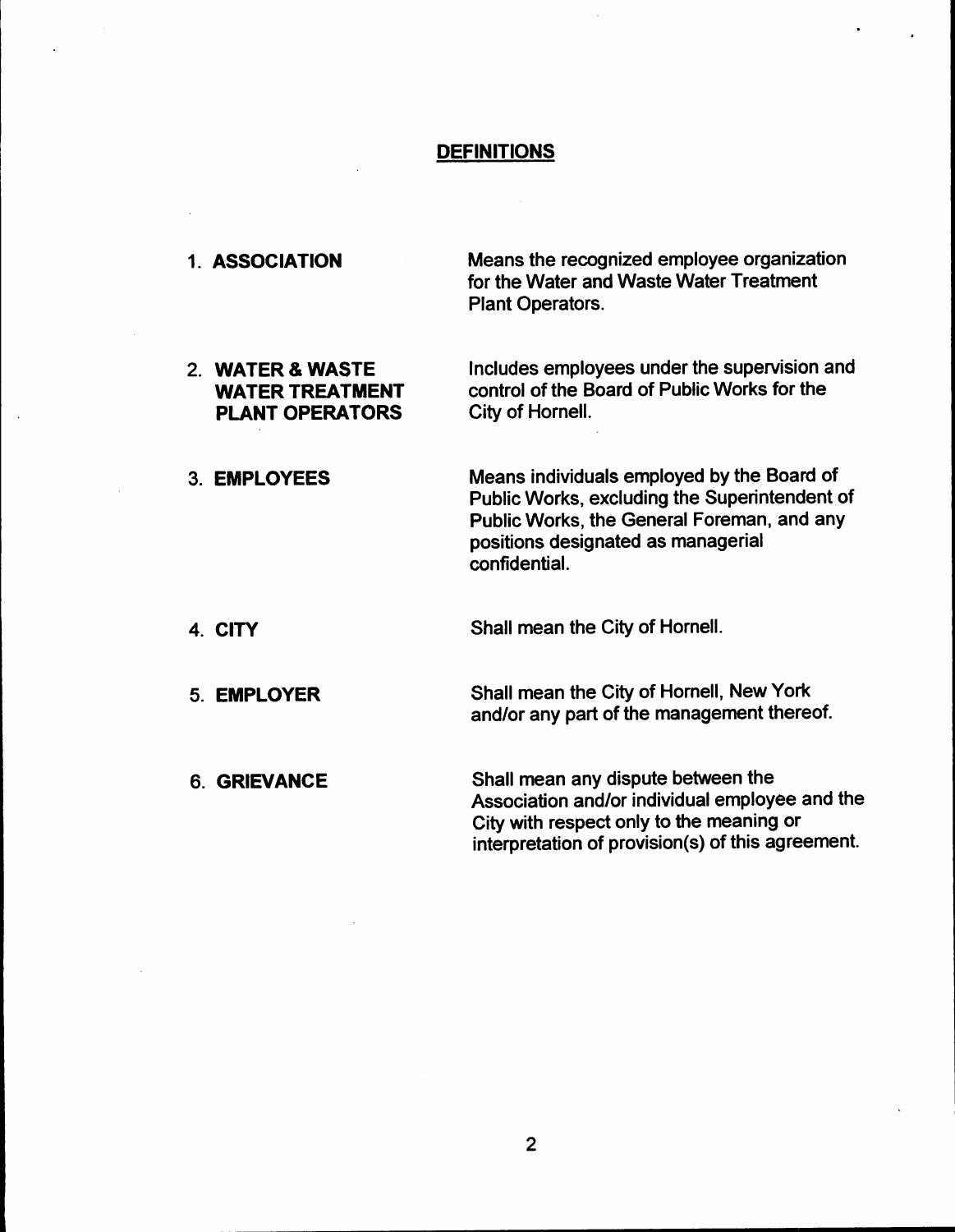# ARTICLE I

# SECTION 101. RECOGNITION

The City recognizes the Water and Waste Water Treatment Plant Operators Association as the sole and exclusive bargaining agent for "Employees" of the Water and Waste Water Treatment Plant Operators in collectively negotiating the terms and conditions of their employment and for the settling of grievances and disputes arising concerning the interpretation or application of the terms of this contract.

# ARTICLE II

# **SECTION 201. DURATION OF AGREEMENT**

This agreement shall be effective for the term of three (3) years commencing on the first day of April, 1999 and terminating on the 31<sup>st</sup> day of March. 2002.

# SECTION 202. TERM OF REPRESENTATION

The City extends the representation rights to the Association for a three (3) year period ending March 31<sup>st</sup>, 2002.

# ARTICLE III

# SECTION 301. AFFIRMATION NO STRIKE

The Association affirms that it does not assert the right to strike against the Employer, and agrees that it will not assist or participate in any such strike, slow down, sick in, etc., or impose on any of its members or others an obligation to conduct, assist or participate in any such strike.

# SECTION 302. LEGISLATIVE ACTION - AGREEMENTS BETWEEN PUBLIC EMPLOYER AND EMPLOYEE ORGANIZATION

"It is agreed by and between the parties that any provisions of this agreement requiring legislative action to permit its implementation by amendment or law or by providing the additional funds therefore, shall not become effective until the appropriate legislative body has given approval."

# ARTICLE IV

# **SECTION 401. ASSOCIATION RIGHTS**

The City extends the Association the following rights:

- (A) To membership dues deduction upon representation of dues deduction authorization cards signed by individual employees.
- (B) To unchallenged representation status for the duration of this agreement.
- (C) The Association shall have the right to post notices and communications on departmental bulletin boards.
- (D) Employees who are designated by the Association to adjust grievances or assist in the administration of this agreement shall be permitted a reasonable amount of free time to fulfill these responsibilities.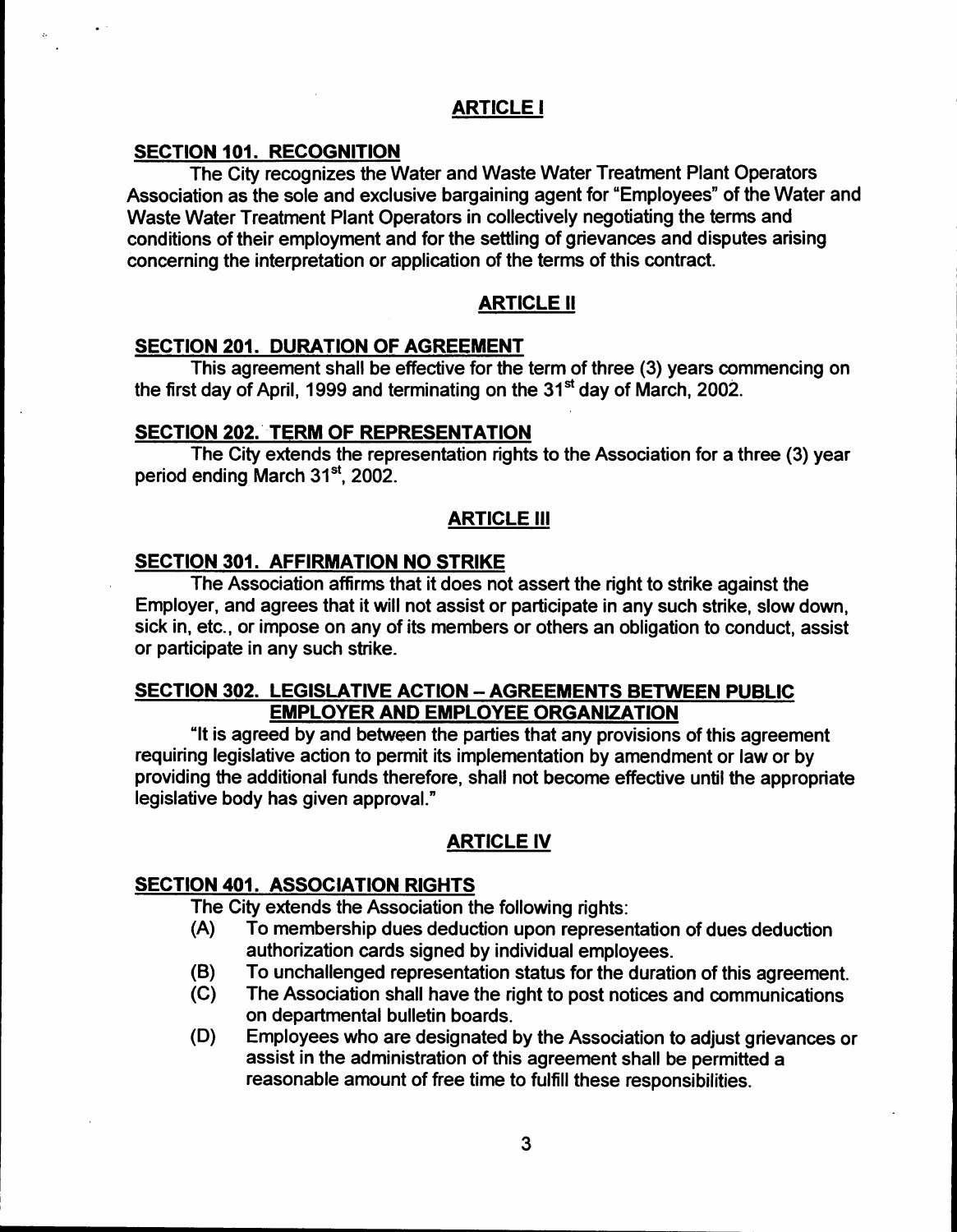(E) The Association will be consulted prior to any major shift in duties and responsibilities of employees in the unit. This would pertain to any major schedule change.

# **SECTION 402. CITY RIGHTS**

The Association recognizes the City's right to manage its affairs and shall not restrain or limit the Employer in the full and absolute management of its affairs, except as modified.

# ARTICLE V

# SECTION 501. RESPONSIBILITIES

It is specifically understood and agreed that all of the said employees shall abide by the rules and regulations of the Employer. It is further mutually understood and agreed that the Employer may adopt rules for the operation of the Department and the conduct of its employees, provided such rules and regulations are not in direct conflict with any of the provisions of this agreement.

### SECTION 502. WORK RULES AND REGULATIONS

The Association agrees to abide by the work rules and regulations as adopted by the Board of Public Works on April  $6<sup>th</sup>$ , 1972 and as modified by this agreement.

- (A) Rule 7 changed to read: "Every employee should live within the City limits. Employees may live within a radius of five (5) miles of the City limits. Preference for overtime work in case of emergencies such as snow removal, water breaks, etc., will be given to employees residing within the City".
- (B) The exception to the rule is the reservoir caretaker.
- (C) Rule 14 changed to read as follows: "The Board of Public Works may adopt such other rules as necessary. Major rules shall become effective and a part of these rules fifteen (15) days after posting.

# ARTICLE VI GRIEVANCE & ARBITRATION PROCEDURES

# SECTION 601. PURPOSE

For the purpose of this agreement, disputes shall be subject to the grievance procedure as outlined below:

1. A dispute concerning the application and/or interpretation of this agreement is subject to all steps of the grievance procedure including arbitration.

# SECTION 602. PROCEDURE

It is acknowledged that upon occasion disputes arising pursuant to this agreement could be handled informally. Employees are encouraged to resolve disputes subject to this article informally with the immediate supervisor.

Step 1. The employee or the employee and the Association's grievance representative shall present the grievance in writing to the employee's immediate supervisor within ten (10) working days after the employee knew or should have known of the grievance.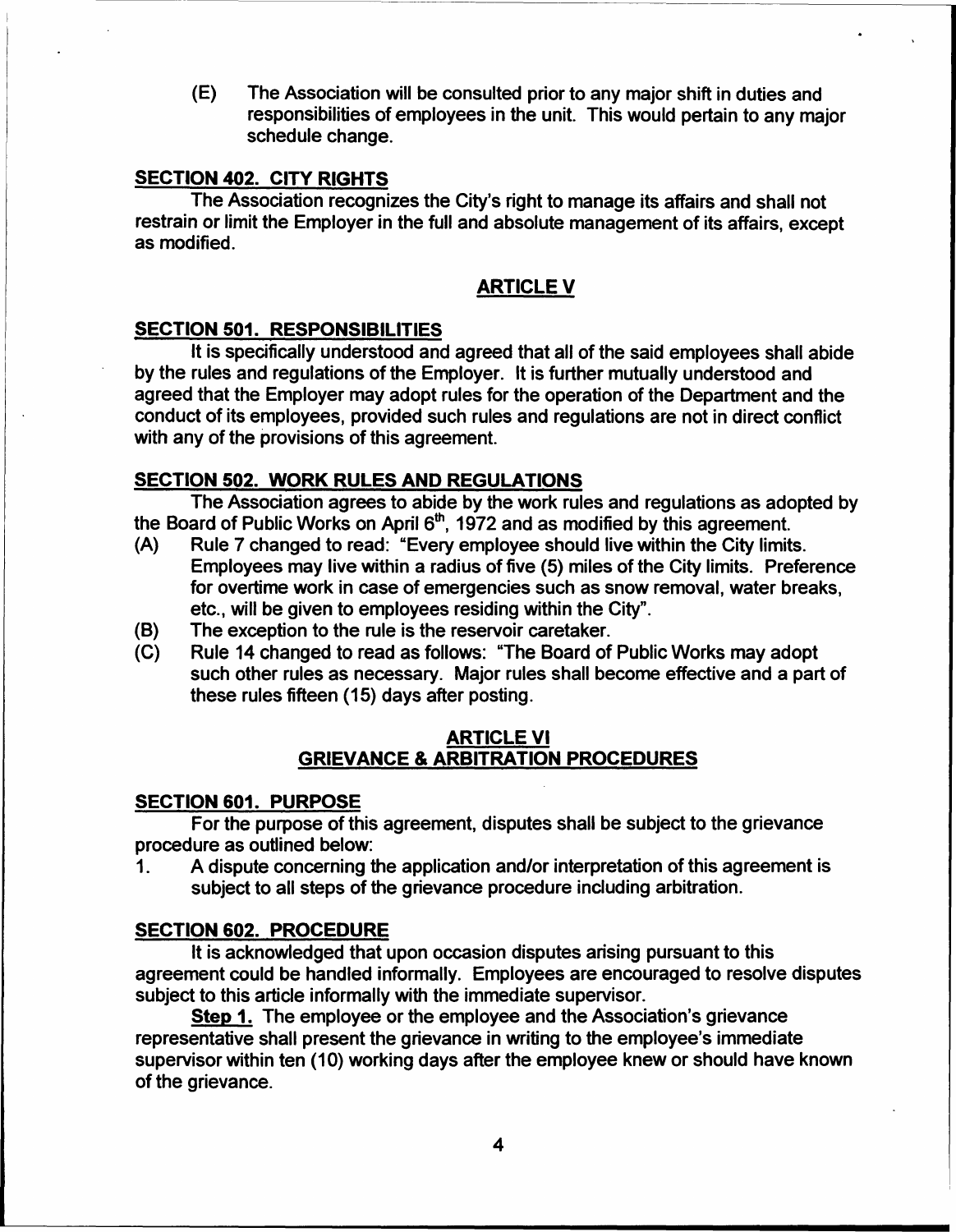The immediate supervisor shall meet with the parties involved and take all necessary steps to insure a proper disposition of the grievance made.

The supervisor must reply to the employee and/or his Association representative within five (5) workdays after the presentation of the grievance.

Step 2. In the event the grievance is not resolved in Step 1 hereof, the employee and/or his Association representative may appeal in writing to the Superintendent of Public Works within five (5) work days after the denial in Step 1 was made or should have been made. .

The decision on the written appeal must be made within five (5) workdays of receipt of the written appeal. The written grievance shall contain specific reference(s) the section of the agreement, which the employee and/or his Association representative feels has been violated and a description of the grievance and the relief sought.

Step 3. In the event the grievance has not been satisfactorily resolved in Step 2 hereof, an appeal may be made by the Association in writing to the Board of Public Works within ten (10) work days of the receipt of the decision. The Board of Public Works shall meet with the Association's Grievance Committee for a review of the grievance within ten (10) work days of the receipt of the written appeal and shall issue a written decision within ten (10) work days following the meeting.

Step 4. An appeal from an unsatisfactory decision at Step 3 and a request for arbitration may be brought only by the Association President or his designee. Arbitration may be resorted to only when a dispute exists regarding the interpretation and/or application or a specific provision of this agreement.

- (A) A request for arbitration shall be initiated by the Association serving upon the Employer a notice in writing of the intent to proceed to arbitration. Such intent must be filed within fifteen (15) workdays after receipt of the Step 3 decision.
- (B) Said notice shall identify the provisions of the agreement, the Department, the employee involved and a copy of the grievance(s) and the relief sought.
- (C) The Employer and the Association shall each select an arbitrator within five (5) workdays after notice of intent to arbitrate has been given the Association. The two (2) arbitrators selected shall then select a third impartial arbitrator to act as chairman.

If said arbitrators are unable to agree upon a third party, then the selection of the third party shall be submitted to the Supreme Court of the State of New York for appointment of an impartial arbitrator to sit with the two (2) arbitrators selected by the parties hereto.

- (D) The arbitrators shall neither add to, subtract from nor modify the provisions of this agreement. They (arbitrators) shall confine their decision solely to the application and/or interpretation of this agreement.
- (E) The decision or award of the arbitrators shall be final and binding to the extent permitted by and in accordance with applicable law and this agreement. The arbitrators shall confine themselves to the precise issue submitted for arbitration and shall have no authority to determine any other issues not so submitted to them.
- (F) All fees and expenses of the arbitrators, if required, shall be divided equally between the parties. Each party shall bear the costs of preparing and presenting its own case.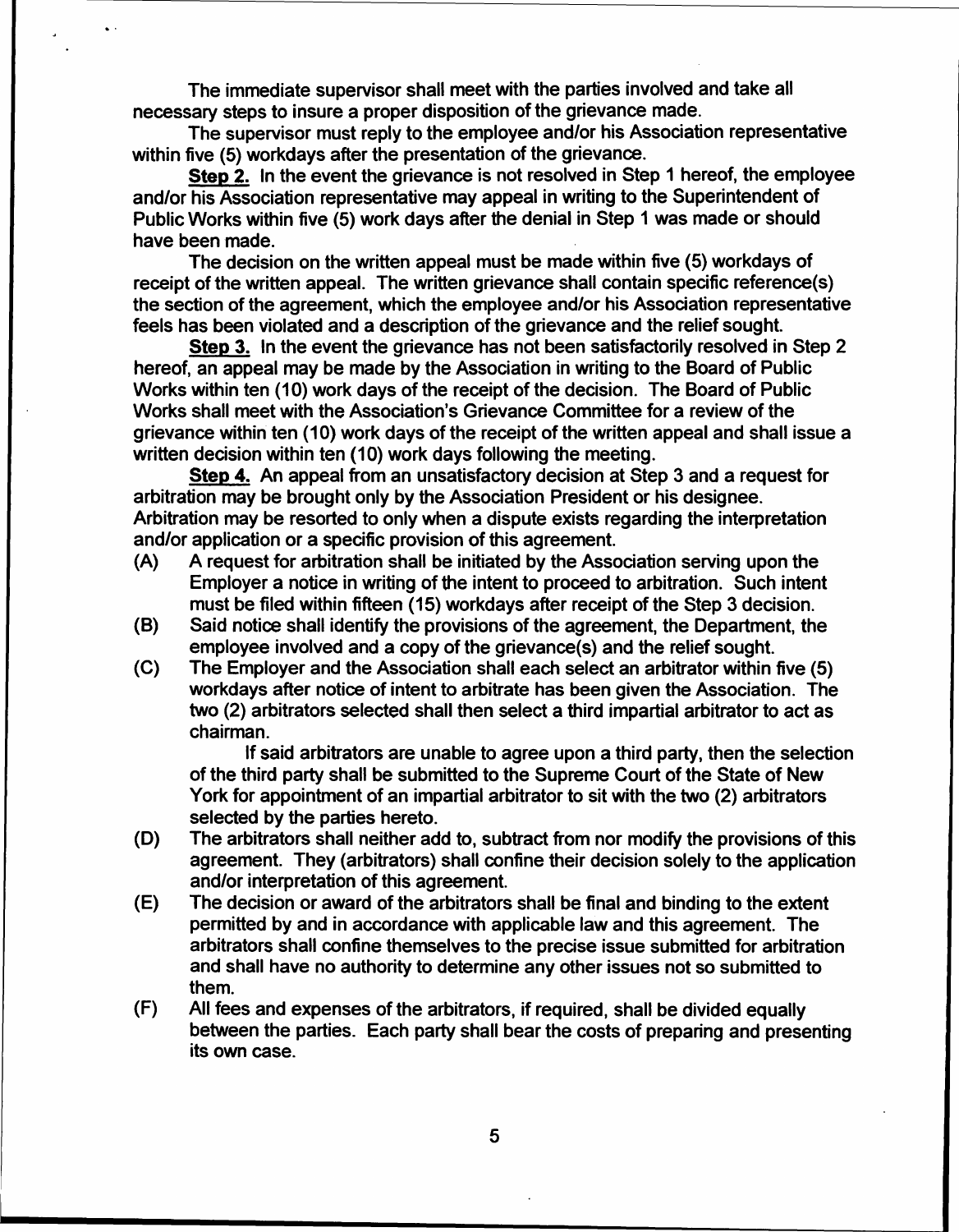- (G) The arbitrators shall hold the hearing at a time and place convenient to the parties within twenty (20) workdays after the third arbitrator is selected. The panel of arbitrators selected shall issue their decision within thirty (30) calendar days of the hearing.
- In the event a disagreement exists regarding the arbitrability of an issue which the Association wishes to submit to arbitration, the arbitrators shall have the authority to determine whether or not the issue in dispute is arbitrable under the expressed terms of this agreement. Once a determination that a dispute has been made, the arbitrators shall proceed to determine the merits of the dispute submitted to arbitration. (H)

#### SECTION 603. EXTENSION

All of the time limits contained in this article may be extended or altered by mutual agreement.

# ARTICLE VII EMPLOYEE BENEFITS

#### SECTION 701. SENIORITY

A seniority list will be made up for the purpose of scheduling vacations.

# SECTION 702. PERSONAL LEAVE TIME

Employees shall be entitled to thirty-two (32) hours personal leave time with full pay each year. These (hours) may be taken without explanation. Arrangements to take personal leave time off shall be made by notifying the Superintendent of Public Works, through the immediate supervisor in advance who shall grant such time off if arrangements can be reasonably made. Personal leave is accrued during the contract year. Those unit members who work four (4) ten (10) hour days will receive personal leave based on that schedule, they and they only will receive forty (40) hours personal leave time.

### SECTION 703. EMERGENCY LEAVE

It is mutually understood and agreed that emergency leave of one (1) day for illness requiring emergency hospitalization of a member of the immediate family or of three (3) days for a death in the immediate family may be granted. "Immediate family" shall consist of husband, wife. father, mother, legal guardian, brother, sister, corresponding in-laws, uncle, aunt, nephew, niece, first cousin, grandparents, children or a more distant relative if residing in the employee's home at the time of death

#### SECTION 704. HOLIDAYS

It is mutually agreed that employees herein shall receive full compensation for the following legal holidays: New Year's Day, Lincoln's Birthday, Washington's Birthday, Memorial Day, Independence Day, Labor Day, Columbus Day, Election Day, Veterans Day, Thanksgiving Day. Day after Thanksgiving and Christmas Day.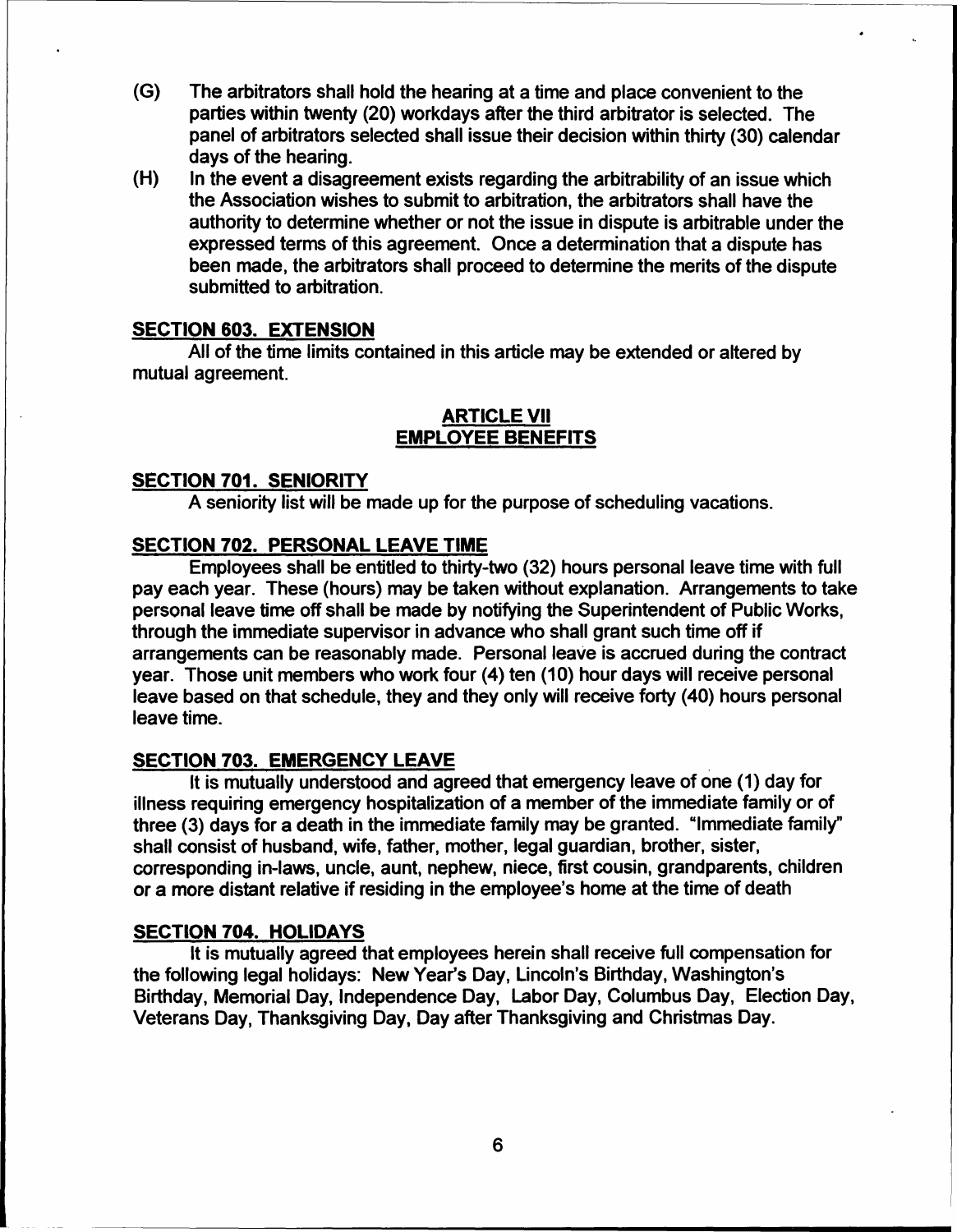# SECTION 704A. HOLIDAY PAY

Whether a holiday is worked or if it falls on a regular day off, the employee has the option of accepting straight pay or accepting straight compensatory time off. Time and one half will be paid to the operator scheduled to work the holiday. This will be paid for actual time worked and only to the scheduled operator.

# SECTION 7048. COMPENSATORY TIME

No more than five (5) days (50 hours) (40 hours) shall be carried over from one year to the next. Employees may convert up to five (5) days comp time to cash at the rate of \$90.00 per day upon pre-notification of the City by December of each year.

### SECTION 705. RATE PER PAY

The rate of pay for the purpose of holiday pay shall be calculated at the rate of 1/8 of the bi-weekly salary for each day. (Assuming 10-hour day, 4-day week).

- (A) The employee must work the scheduled day before and after a holiday, unless authorized absence is approved, to receive holiday pay.
- (8) If a holiday falls on a Saturday, the holiday will be celebrated the preceding Friday. If a holiday falls on a Sunday, the holiday will be celebrated the following Monday. Normal overtime will be paid if you are called into work on any of the above mentioned holidays.

### SECTION 706. VACATIONS

Employees covered by this agreement shall be granted a paid vacation according to the following schedule on each employee's respective anniversary date of hire:

- (A) Upon completion of one  $(1)$  year service  $-$  two  $(2)$  weeks  $(80$  hours)
- (8) Upon completion of five  $(5)$  years service  $-$  three  $(3)$  weeks  $(120$  hours)
- (C) Upon completion of twelve  $(12)$  years service  $-$  four  $(4)$  weeks  $(160$  hours)
- (D) Upon completion of twenty-three (23) years service  $-$  a total of five weeks (200 hours)

It is also understood and agreed that said employee may take one week of his vacation on any weekend he is normally scheduled to work.

Each employee of this unit will have the option to sell up to two (2) weeks of his vacation time back to the City of Hornell. Each employee who so chooses will notify the City as of August  $1<sup>st</sup>$  of his or her intent to sell back vacation time. The payment for this vacation time will be made by December 1<sup>st.</sup>

# SECTION 707. SICK LEAVE

All active full-time employees having completed thirty (30) days of continuous service with the Employer who are absent from duty because of sickness or off duty injury shall be granted full pay for lost time for a period of thirty (30) calendar days, commencing with the first day of absence and after twenty (20) years of service, ninety (90) days commencing with the first day of absence. In addition, the Employer shall carry in full force and effect for the duration of this agreement, insurance coverage providing each employee so absent eighty percent (80%» of his gross salary to a maximum weekly benefit of one hundred and fifty dollars (\$150.00) during a period of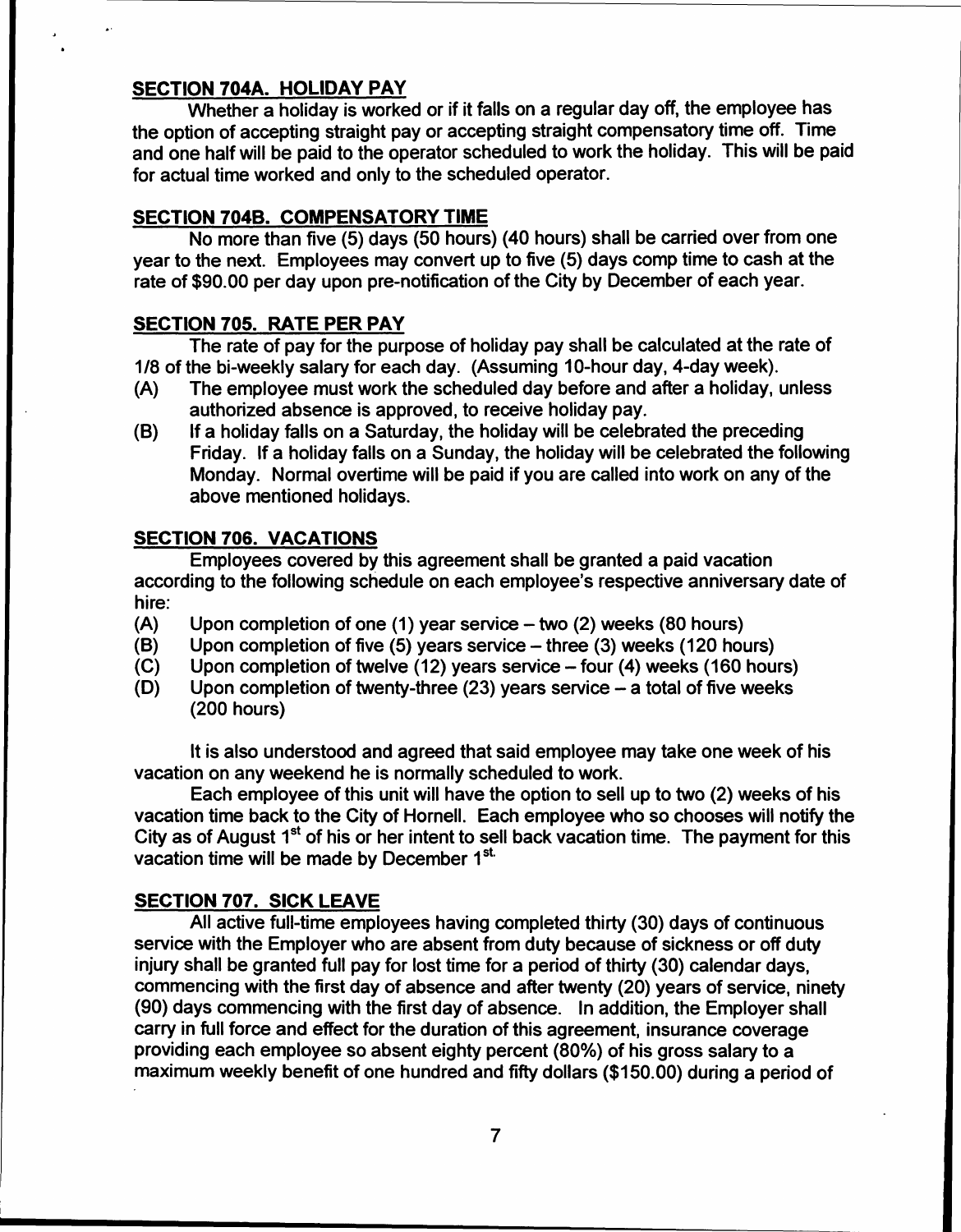absence not exceeding fifty-two (52) weeks thereafter the City will pay for eighty percent (80%) of the cost of such coverage, the employee will pay the remaining twenty percent  $(20%)$ . Effective April 1<sup>st</sup>, 1985, maximum weekly benefits will be changed from \$150.00 to \$250.00. The Employer's contribution shall continue to be 80%, the employee's 20%.

It is further understood and agreed that if an employee is injured on duty, he then is subject to the rules and regulations of the Employer's compensation carrier.

Employee using no sick days each year shall be credited with two (2) comp time days.

Any employee using less than five (5) or less sick days each year shall be credited with one additional day comp time.

#### SECTION 708. HEALTH PLAN

The City agrees to pay 85% and the employee will pay 15% of the cost of GHI Health insurance, which includes major medical coverage, vision and dental rider. As of April  $1^{st}$ , 1990, all new employees will pay 30% of all health benefits. Effective October 1<sup>st</sup>, 1999, the City will provide preferred dental (GHI) to all unit employees. The City shall have the right to change health insurance providers if the same or better coverage is maintained. The Association agrees to continue the co-payment arrangement for drugs and doctors visits. The co-pay consists of \$10. 00 for brand name prescription drugs, \$3.00 for generic prescription drugs and \$5.00 for participating doctors visits.

#### SECTION 709. OVERTIME

- A. The workweek shall consist of forty (40) hours. Hours worked in excess of forty (40) hours shall be paid for at the rate of time and one half.
- Authorized leave time shall be considered as time worked for the purpose of computing overtime. B.
- Any employee called out to work shall receive a minimum of two (2) hours work for which he shall be paid. C.

### SECTION 710. SALARIES

#### SALARY SCHEDULE

| <b>BASE RATE</b>    | <b>TRAINEE</b> | <b>OPERATOR</b> |
|---------------------|----------------|-----------------|
| 3%<br>1999 - 2000   | \$25,419.00    | \$26,853.00     |
| 3%<br>$2000 - 2001$ | \$26,181.00    | \$27,659.00     |
| 3%<br>$2001 - 2002$ | \$26,967.00    | \$28,489.00     |

\$300.00 per year will be added each year to and including the fifth year.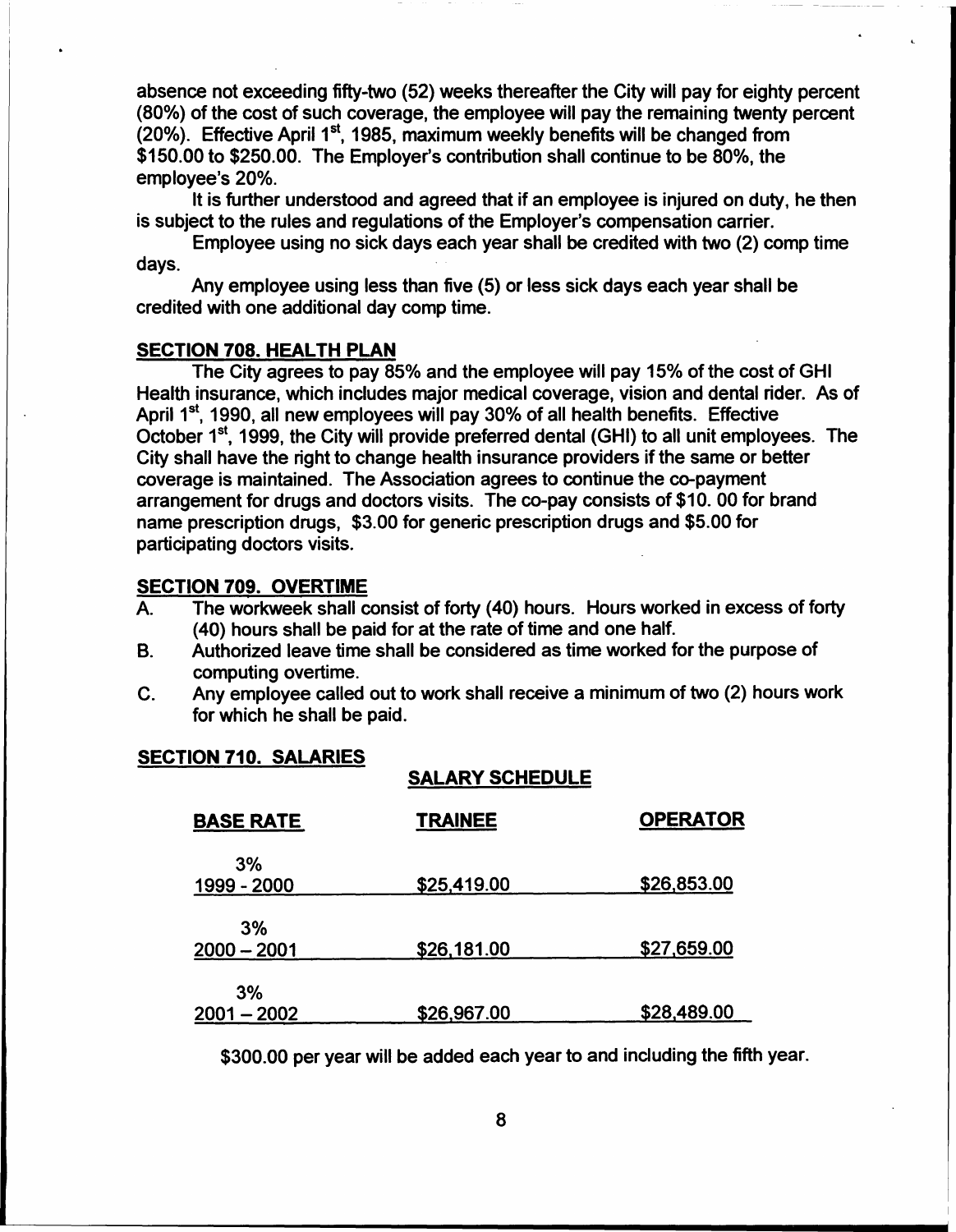# SECTION 711. METHOD OF PAYMENT

The Association agrees to the salary deposit plan, whereby employees will be paid biweekly by having their salary deposited in the City designated bank in a checking account in their name.

# SECTION 712. LONGEVITY

It is mutually understood and agreed that increase in pay for longevity shall be at the rate of \$425.00 per year after 10 years of service; \$450.00 per year after fifteen years of service; and \$550.00 per year after twenty years of service. \$725.00 after 25 years of service. The above is not added to base.

# SECTION 713. RETIREMENT

The Employer shall continue to make the full contribution to the State Employee's Retirement System according to the retirement plan now in effect. The City agrees to offer Retirement Plan 751 to those eligible employees effective April 1<sup>st</sup>, 1990.

Upon retirement, the City will pay 50% of the employee's health insurance plan and 35% of dependent coverage. If upon retirement there is only the employee and spouse and no other dependents, two (2) individual plans will be issued where applicable. In the event of the death of the retired employee, the City agrees to continue its 35% contribution for dependent coverage, individual or family as may be elected by surviving spouse. In the event the surviving spouse becomes eligible for coverage elsewhere either through remarriage or employment, the City's coverage shall cease. It is hereby understood and agreed that the surviving spouse, upon becoming eligible for coverage elsewhere will notify the City immediately.

# SECTION 713A. RETIREMENT INCENTIVE

The employee shall notify the City one (1) year in advance of his planned retirement. This City shall provide a retirement incentive of \$2000.00 to the employee. The incentive pay shall become part of the salary to be divided equally over the last year of employment.

# SECTION 714. PERSONAL PROPERTY LOSS

It is mutually understood and agreed by the Employer and the Association that personal property items are to exclude clothing but shall include items that fall in the following category: eye glasses, dentures, jewelry and personal tools and/or equipment that May become damaged through no fault of the employee.

# SECTION 715. SAFETY

It is mutually understood and agreed that the Employer and the Association shall, at all times, cooperate in matters of safety, health and sanitation affecting the employees herein.

# SECTION 716. EDUCATION

The City will reimburse an employee one hundred percent (100%) of the tuition cost for a special course related to the improvement of the employees job performance, upon the successful completion of such a course (C or better).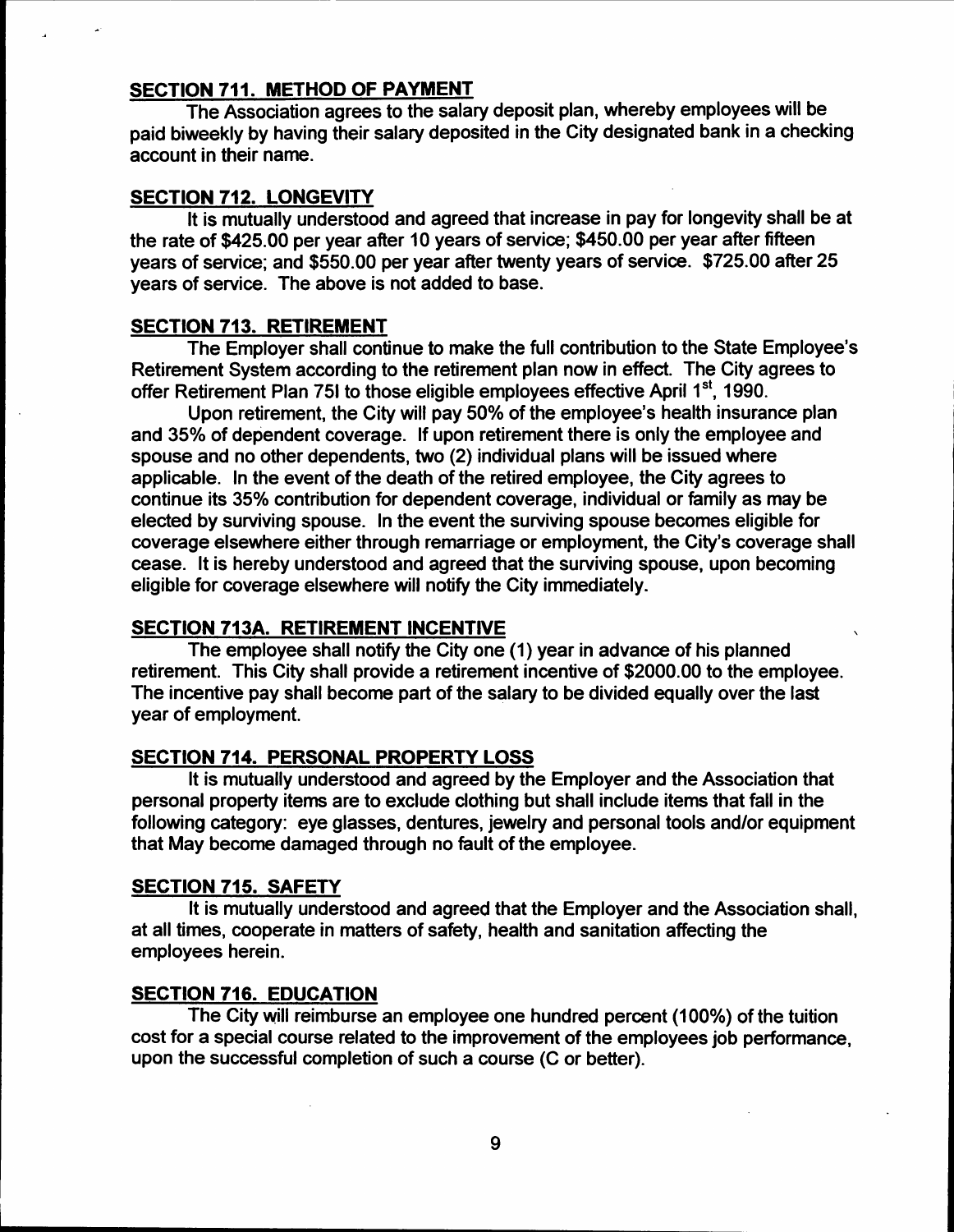The taking of such a course must be with the prior, written approval of the Mayor on the form provided.

# SECTION 717. MilEAGE

Any employee using a private car for approved City business is to be paid in the amount as established by the Common Council, but no less than fifteen cents (\$.15) per mile when authorized in advance by the employee's supervisor and/or the Mayor.

# ARTICLE VIII SAVINGS CLAUSE

#### SECTION 801. CONTRARY TO LAW

If any provision of this agreement or any agreement of any employee or group of employees shall be found contrary to law, then such provision of application shall not be deemed valid or subsisting except to the extent permitted by law, but all other provisions or applications shall continue in full force and effect.

# ARTICLE IX FUTURE NEGOTIATIONS

### SECTION 901. NOTICE

It is mutually understood and agreed that in the event changes are desired and it is mutually agreed by the Association and the Employer, then said Association and Employer shall give notices of its intention to so negotiate to the body designated by the Employer at the negotiators one hundred and twenty (120) days prior to the termination of this agreement. Demands must be submitted at the time notice of intention to negotiate is exchanged.

# SECTION 902. RESIDENCY REQUIREMENT

Any employee hired after 4/1/93 will reside in the City of Hornell within six (6) months of hire. It is further understood and agreed that City residents will be given preference for positions with the City of Hornell.